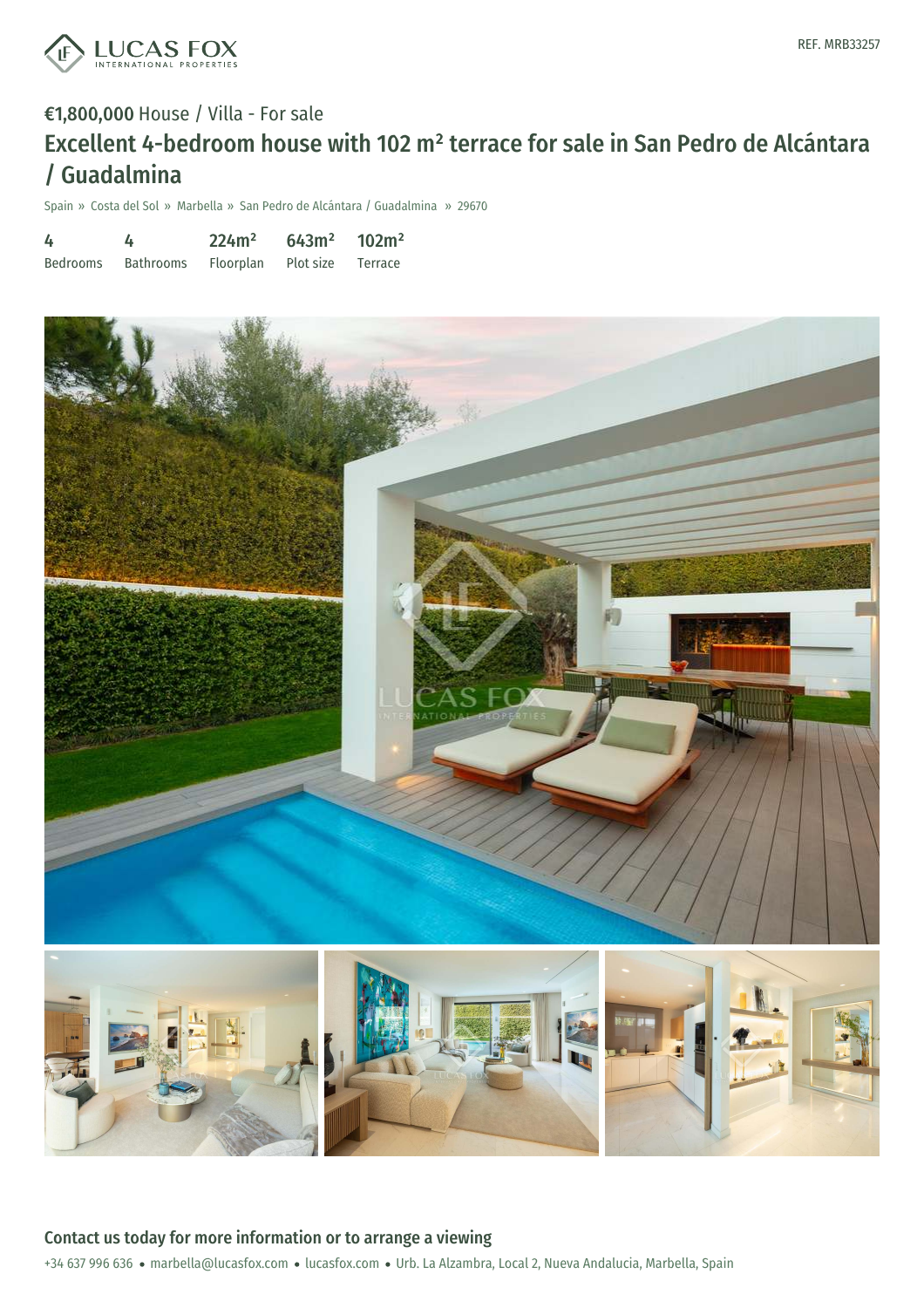

# €1,800,000 House / Villa - For sale Excellent 4-bedroom house with 102 m² terrace for sale in San Pedro de Alcántara / Guadalmina

Spain » Costa del Sol » Marbella » San Pedro de Alcántara / Guadalmina » 29670

4 Bedrooms 4 Bathrooms 224m² Floorplan 643m² Plot size 102m² Terrace

#### OVERVIEW

### Contemporary built villa located in a prime position beside Guadalmina Golf Course. Built over two levels, the property offers privacy, amenities and spacious family living.

Built over two levels, the property offers privacy, amenities and spacious family living. Open modern interiors filled with natural lighting, bespoke custom-designed furniture and large terraces doors leading to the patio, creating seamless indooroutdoor living, private swimming pool and surrounding gardens.

The villa boasts of 4 large and bright double bedrooms, each with quality en-suite bathrooms and recently installed fitted wardrobes. This residence is a unique opportunity in Guadalmina Baja.



[lucasfox.com/go/mrb33257](https://www.lucasfox.com/go/mrb33257)

Garden, Marble flooring, Natural light, Air conditioning, Chill out area, Double glazing, Equipped Kitchen, Near international schools